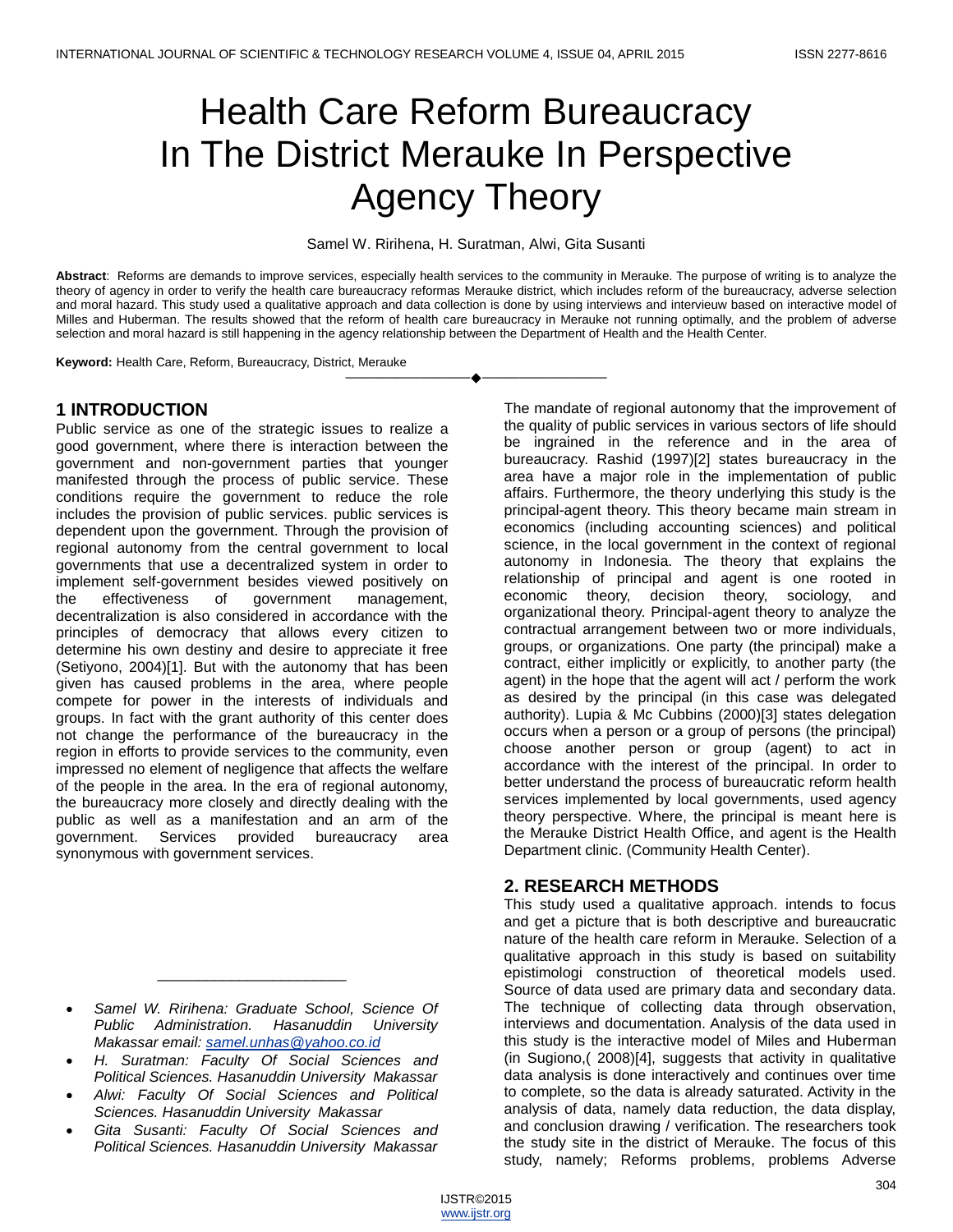Selections, second, moral hazard problem in the relationship between the agency with the Health Department clinic.

# **3. RESULTS AND DISCUSSION**

#### **Reforms**

Functional rationalization is part of the wider Civil Service Reform agenda that seeks to improve government performance through organizational restructuring (UNECA, 2003). Principal-agent theory provided justification for reform by identifying problems layered bureaucratic hierarchy, some principals with conflicting objectives, and the long-term contract is not determined between principal and agent and the agent monopoly difficult to motivate and control (Therkildsen, 2006) . Thus the recommended size is to reorganize the government through regulation, decentralization of functions, compression several entities, and simplification of the production process, among others, with the goal of achieving impersonality, formalism, and rationality (UNECA 2003). Although the review organization and restructuring of the public sector has been popular in many countries studies have concluded that the creation of formal institutions, the new has not been able to replace or override the old informal ways of doing things (Robinson, 2006). The issue of structure is one of the factors that determine the success of the organization in carrying out the duties of service to the community. The clearest statement of reforms in an institutional perspective can be found in the book Nils Brunsson and Johan P. Olsen (1993), see also Brunsson, 1989) on "reform of the organization." Brunsson and Olsen found any success, designed institutional reforms should be the "top down" in which the leaders of institutions attempt to impose their views on the suitability of the new logic reminder institutions. Any attempt to build from the ground up reform seen as almost certain to fail, given the need for a clear vision about the future direction of the institution. Where is the institution or institutions in the start in top down, then the existing structure really able to launch the reform process so as to achieve the vision and mission of the organization can be manifested. In addition to the structure, other things that are institutionally affect the course of reform of the bureaucracy as a problem recruit employees or officials in a position that is demanded by the structure of the organization. Therefore, employee recruitment and placement should be based on the issue of competence, professionalism, and integrity of the employee concerned. The third factor pointed out above, it is associated with clean and good governance principles. To create clean and good governance principles are needed bureaucrats who have the competence, commitment, and integrity so that really can create what the expectations of the people to be able to bring in clean and good governance. In accordance with the results of the interview can be concluded that a very important issue in the body of Merauke District Health Office. Therefore, the Merauke district health office is also doing bureaucratic reform efforts in order to improve health services to the community in Merauke. Issues still affect the structure of the wheels of official organizations, which have an impact on improving the quality of service to the community. In addition, in an effort to reform the bureaucracy that is done is still plagued with problems

recruit employees or officials in the department. In addition, the issue of staffing is one of the most influential factor in the life of an organization. Particularly the Department of Health which is one SKPDs directly related to the public service, in dire need of employees who have competence. In addition, local governments are also very involved in the process of staffing. It is intended that the placement of any employee who is very disturbing to the implementation of the duties and functions of the departments concerned. For the Department of Health, the staffing besides competence, commitment and integrity, should also pay attention to the balance between medical and non-medical personnel are equally duty of service to the community. The fact shows that for sufficient medical personnel when compared with a population of Merauke, while for non-medical personnel are inadequate, almost all existing health centers, so the effect on the delivery of health services to the community.

#### **Adverse Selection**

The process of exercising the health care reform includes several aspects that may be associated with adverse selection problem. Prior to the implementation of activities in the fields of health care, Health Department Merauke make decisions about how to allocate tasks and funds between PHC. Due to the asymmetry of information that exists and is assumed interest of the health center, is possible if the Department of Health chose the wrong kind which of PHC (ie lack of willingness and ability) as their agent. The first of this section is to explain the allocation process in order to improve service to the community. This is consistent with what is proposed by Barney and Ouchi, (1986)[5]. That the problem of adverse selection can be developed when the agent has private information about the type of work that the principal can not freely obtain information. This personal information together with the 'interests of the agent can create an incentive for agents to describe opportunistic yourself as something that in reality they are not. Improved health care plan also includes increasing the number of health centers and sub-health centers to support service processes to better direction. Allocation process is integrated into the funding process Merauke District Health Office. This process is different from the allocation to improve the quality of health care. The desire of the health centers with good motivation to complete tasks that are not known to services by the department. However, there appears have a great willingness to participate in solving the health care programs by health centers. This is done because there is an urgent need to reform the bureaucracy to improve the quality of health care in Merauke. In addition there are the demands of the community in order to get better service. Health centers prefer to increase their participation. In fact, according to the Health Department rarely heard no health clinic complaining of the service implementation in the field. Uncertainty however, whether the Department budget for proper health centers, and in relation to the cost of the agency, do not exceed the savings made on the cost of screening. From the perspective of agency theory, the budget allocation process does not prevent the risk of the wrong type of existing health centers. Due to the asymmetry of information about the commitment and competency or ability of health centers to achieve the goal of health care programs. It is intended that the institution is